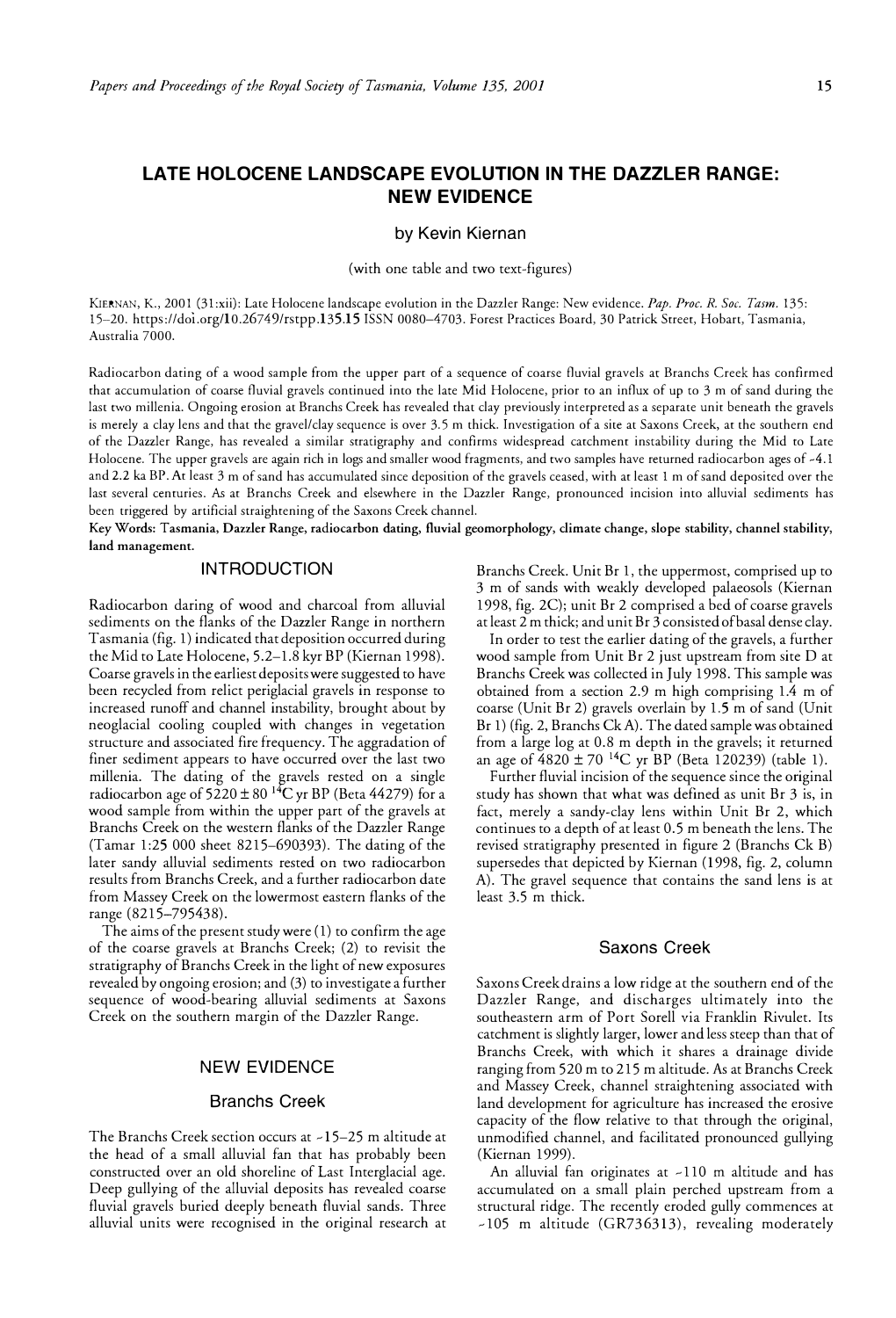

FIG. 1 - Location of the study area. Dated sections are indicated by asterisks.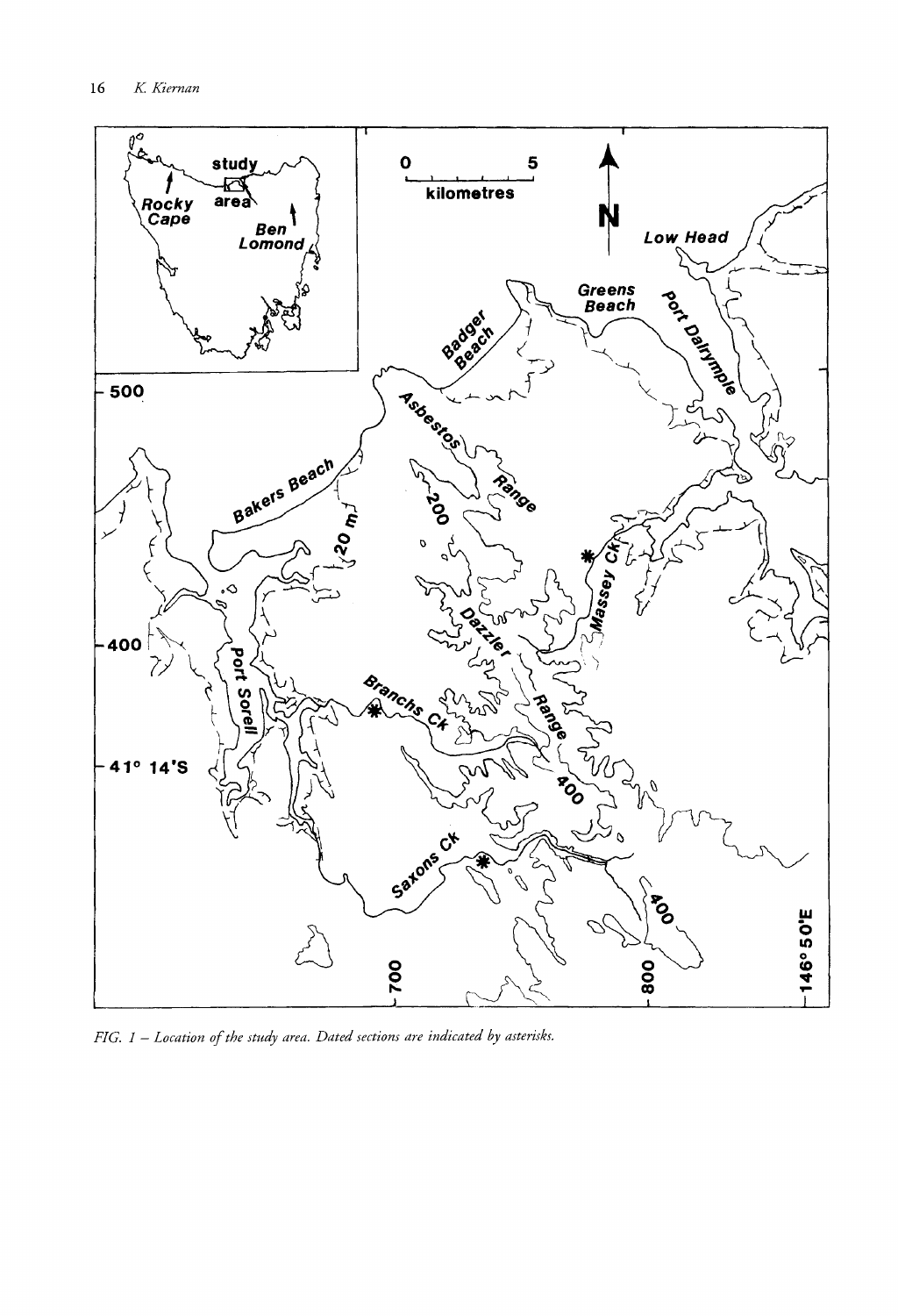

FIG. 2 – Sections through the sediments at Branchs Creek and Saxons Creek. Branchs Creek B supersedes that depicted by Kiernan 1998 (fig. 2, column A), following deeper fluvial incision and exposure of the sequence.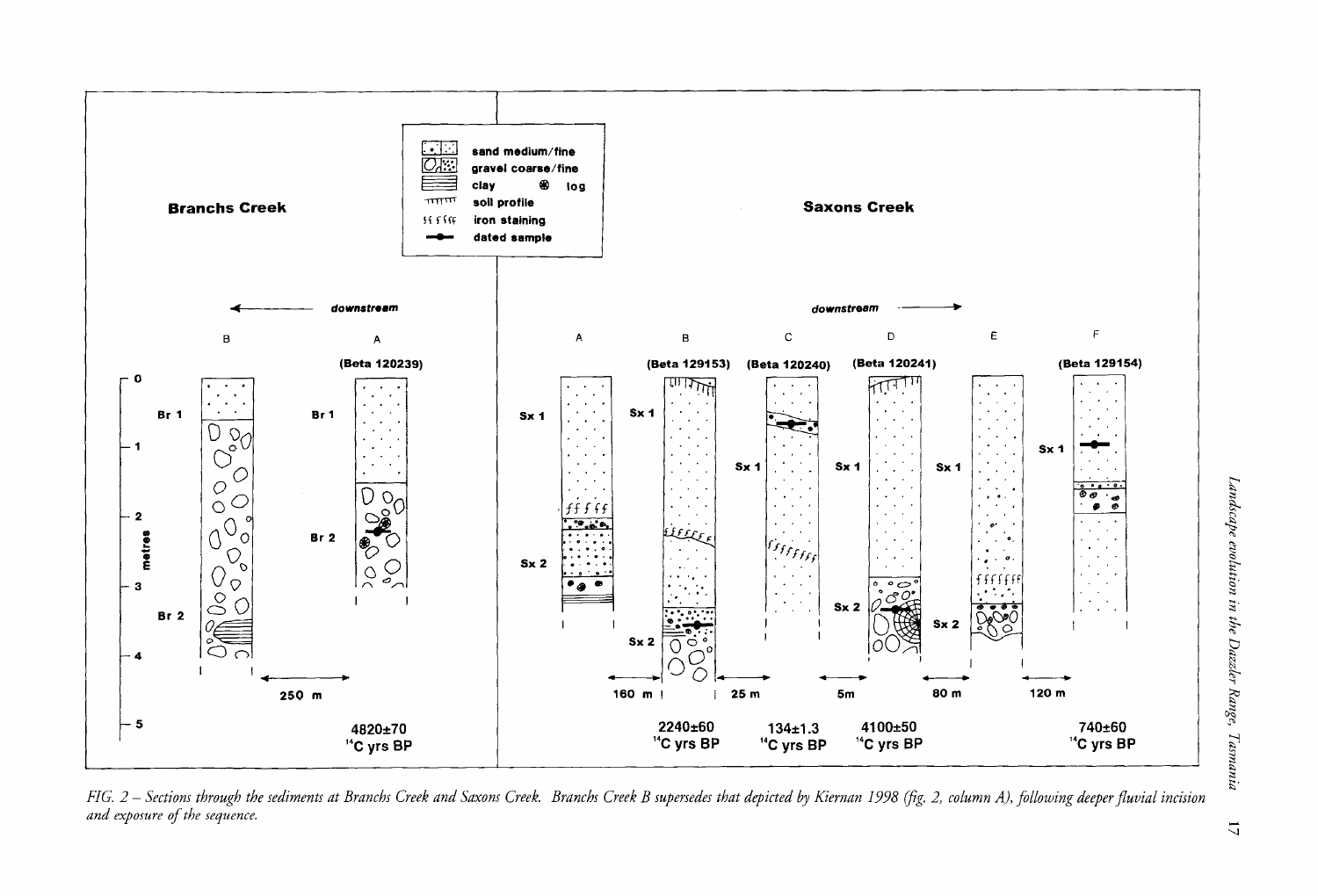rounded to well-rounded, low-sphericity coarse gravels at least 2 m thick (Unit Sx 2) overlain by at least 3.5 m of sand (Unit Sx 1) (fig. 2, Saxons Ck A-F). The stratigraphy of the Quaternary sediments is essentially identical to that previously described from Branchs Creek and Massey Creek (Kiernan 1998).

On the true left bank of the gully, -200 m from its origin, -3.5 m of sand overlies at least 2 m of gravel (Unit Sx 2) that is generally coarse (max.  $-0.8$  m, mean  $< 0.4$  m) but becomes finer (max.  $-0.4$  m, mean  $< 0.1$  m) within 0.5 m from the top of the unit (fig. 2, Saxons Ck D). A large log nearly  $1\text{ m}$  in diameter occurs in the zone of transitional gravel thickness. Radiocarbon dating of a sample from the outer surface of this log produced an age of 4100  $\pm$  50  $^{14}\mathrm{C}$  yr BP (Beta 120241) (table 1). Further upstream, Unit Sx 1 sands  $-3$  m thick overlie 0.4 m of fine gravels beneath which are coarse gravels (fig. 2, Saxons Ck B). Radiocarbon dating of the outer part of a small log at 0-0.1 m depth in the gravels has given an age of  $2240 \pm 60$ <sup>14</sup>C yr BP (Beta 129153).

At both these sites the Unit Sx 1 sand exhibits a mottled zone 0.2-0.3 m thick in its central part. A shallow channel  $-1$  m deep occurs in the surface of Unit Sx 1 and is floored by 0.3-0.4 m of fine gravels containing small wood fragments. The channel is partly filled by 0.5-0.6 m of sand (fig. 2, Saxons Ck C). Radiocarbon dating of a wood fragment from the gravels on the floor of this channel gave an age of  $134 \pm 1.3$  <sup>14</sup>C yr BP (Beta 120240), implying that the wood is modern.

A few hundred metres further downstream, still on the true left, organic materials are more abundant in the Unit Sx 1 sediments (fig. 2, Saxons Ck F). Here, 2 m of mediumfine sand overlies 0.2 m of gritty sand, a woody bed 30-70 mm thick comprising small twigs and branches, and beneath it clayey sand with a blocky structure. The basal clays here are interpreted as stillwater deposits and the woody bed as material washed into a topographic lowpoint. Carbonised wood fragments from 1 m depth in the sand gave a radiocarbon age of  $740 \pm 60$  <sup>14</sup>C yr BP (Beta 129154).

# **DISCUSSION**

The radiocarbon result of  $4820 \pm 70$  <sup>14</sup>C yr BP (Beta 120239) for the newwood sample from the Unit Br 2 gravels at Branchs Creek strengthens the evidence for significant Mid Holocene instability in this catchment. This result is within two standard deviations of the original age of 5220  $\pm 80$  <sup>14</sup>C yr BP (Beta 44279) obtained from the same site. The slightly younger <sup>14</sup>C age of  $4100 \pm 50$  yr BP (Beta 120241) from the large log at Saxons Creek is consistent with the caution expressed previously that logs slightly older than the gravel may have become incorporated within it.

The discovery that the clay unit originally defined as Unit Br 3 is merely a lens within the Br 2 gravels rather than a distinct unit means there is no evidence for an earlier phase of only fine sediment aggradation. The possibility that the "basal clay" (Unit M3), previously described from Massey Creek on the eastern side of the range, might also be merely a lens within the gravels that overlie it in the exposure (Kiernan 1998, fig. 2, column G) must also be acknowledged. Hence, there is no compelling evidence for any period of stability between the Last Glacial Maximum (LGM) and deposition of the coarse gravels so that an entirely Holocene age for the gravels cannot be confirmed. However, the radiocarbon ages obtained from the abundant logs and other woody debris within the upper part of the gravels still implies significant catchment instability and gravel mobilisation in the late Mid Holocene.

There are striking similarities between the broad stratigraphic sequence at Saxons Creek and the section previously described from Branchs Creek, although the dating at Saxons Creek raises further questions. The radiocarbon age of  $4100 \pm 50$  <sup>14</sup>C yr BP (Beta 120241) obtained from the outer part of a large log in the Unit Sx 2 gravels at Saxons Creek is broadly consistent with the ages obtained from Branchs Creek, though it might suggest gravel deposition occurred slightly later. However, the very much younger age of  $2240 \pm 60$  <sup>14</sup>C yr BP (Beta 129153), obtained from another log in a similar stratigraphic context only 20-30 m distant in the same section at Saxons Creek,

TABLE 1 New radiocarbon dates from the Dazzler Range

| Sample no.                | Laboratory no. | Sample depth (m) | Age $(^{14}C$ yr BP) |
|---------------------------|----------------|------------------|----------------------|
| Saxons Creek<br>SAX-04    | Beta 120240    | 0.6              | $134 \pm 1.3$        |
| SAX-12                    | Beta 129154    | 1.0              | 740±60               |
| SAX-03                    | Beta 129153    | 3.6              | $2240\pm 60$         |
| SAX-06                    | Beta 120241    | 3.5              | $4100\pm50$          |
| Branchs Creek<br>BRA 98/3 | Beta 120239    | 2.2              | 4820±70              |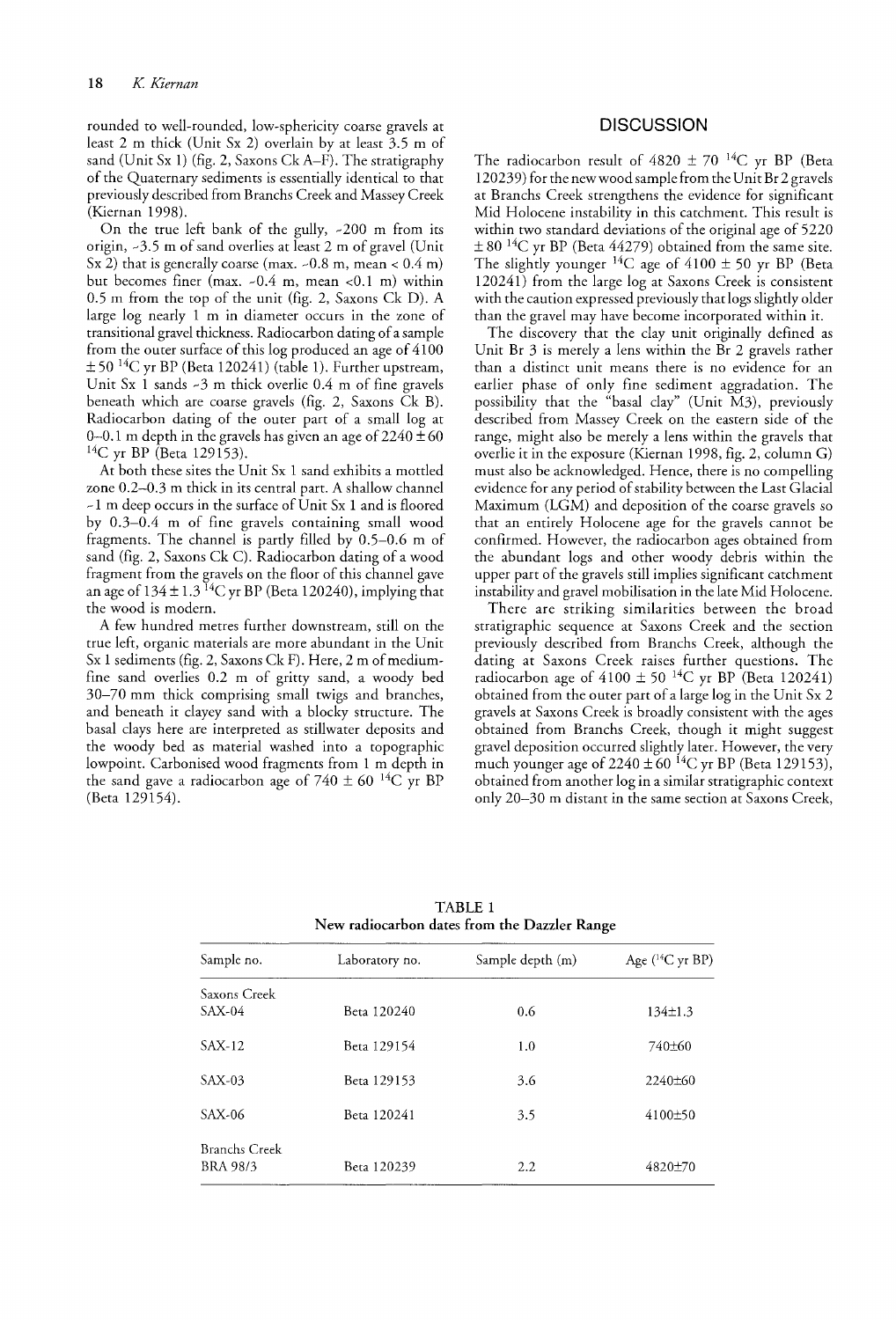is problematic. This single, appreciably younger age from the finer upper part of these gravels may be explicable by reworking of the gravel surface or by contamination through younger humic acid moving down through the sediment profile, as suggested by the iron mobilisation (fig. 2). However, this date compares with the age of  $2580 \pm 130$  $14C$  yr BP (Beta 44275) previously obtained on charcoal and wood fragments from 2.2 m depth beneath a thin bed of fine gravel in the sands at Massey Creek, and raises the possibility of ongoing deposition of wood-bearing gravels later than was originally envisaged.

The radiocarbon result of  $740 \pm 60$  <sup>14</sup>C yr BP (Beta 129154), obtained from carbonised wood fragments at 1 m depth at site D at Saxons Creek, is significantly younger than the ages obtained from similar depths in the Unit Br 1 sands at Branchs Creek (~1.8 ka BP and ~1.9 ka BP). Some of the differences in age of the coarser and finer alluvial units in different locations throughout the Dazzler Range may be due to intrinsic factors, such as geomorphic responses and response times caused by catchment and topographic differences. The carbonised wood sample from Saxons Creek was obtained towards the distal edge of the alluvial fan, 800 m downstream from the point at which that stream emerges from its valley onto a small, structurally perched plain. The Saxons Creek catchment is slightly larger but less steep than that of Branchs Creek. In contrast, the dated samples from Unit Br 1 at Branchs Creek were obtained from relatively high up the the alluvial fan deposited by that stream where the valley is still relatively narrow  $(-250 \text{ m})$  and where a small, steep tributary joins the main stream. Overbank flow at Branchs Creek has been confined upstream of the main fan and this, together with the steeper gradient, is likely to have resulted in occasional erosion of upper horizons. The gentler gradient and less confined setting of the Saxons Creek site is more favourable for the accumulation and preservation of flood debris. This interpretation is consistent with the earlier assumption (Kiernan 1998) of ongoing fan accretion well after 1.8 ka BP. At least  $3.5$  m of sand has accumulated since  $-2.2$  ka BP, with over 1 m of accretion since 0.7 ka BP. These figures would imply accretion at a mean rate of 1.3-1.6 mm/a if sand deposition were continuous. However, the presence of weakly developed palaeosols within the sands at Branchs Creek (Kiernan 1998, fig. 2C) implies that periods of stability intervened.

The transition from sand accumulation to the deep incision of the previously accumulated sediments occurred well after 740 yr BP. The very straight trajectory of the Saxons Creek channel suggests it has been artificially modified, and gullying subsequent to channel straightening would be consistent with the known triggers of the erosion at Branchs Creek and Massey Creek. The shallow, buried channel in the surface of the sands at Saxons Creek (fig. 2X) is interpreted as a remnant of the natural drainage system that existed on the plain prior to European settlement. The modern  $^{14}C$  age (134 a) from the floor of this channel is consistent with the thesis of relative channel stability prior to European settlement and artificial canalisation of the water flow.

The new evidence from Saxons Creek extends the evidence for widespread catchment instability in the Dazzler Range during and since the late Mid Holocene. Coarse gravels similar to those previously deposited by streams draining the Dazzler Range are no longer being deposited today. While they are similar to gravels that have commonly been attributed to periglacial slope instability, the dating indicates that at least their upper horizons considerably postdate the LGM, when periglacial processes are likely to have been significant on the low Dazzler Range. For this reason, they were previously interpreted as having been reworked from reservoirs of periglacially derived sediment that had stabilised earlier in the Holocene, but were destabilised in the late Mid Holocene (Kiernan 1998). The deeper exposure now accessible at Branchs Creek contradicts the suggestion that the coarse gravels overlie sands, previously interpreted as Early Holocene, hence an entirely Holocene age for the gravels remains unproven.

If the similarity of the stratigraphy observed at Branchs Massey Creek and Saxon Creek can be taken to imply a phase of slope instability and alluvial sedimentation that affected the entire range, which seems highly probable, then the evidence now available suggests it may be no older than  $-4.1$  <sup>14</sup>C kyr BP. This remains consistent with the earlier suggestion that neoglacial cooling coupled with changes in fire frequency may have been involved. Speleothem evidence from Lynds Cave at Mole Creek, central northern Tasmania, indicates conditions of maximum cold at -3.8 kyr BP (Goede & Hitchman 1984). Palaeotemperatures calculated from speleothems from Frankombes Cave in the Florentine Valley, south-central Tasmania, suggest temperatures were 2-3°C colder than now at -4.1 kyr BP and nearly as low on at least four other occasions between 3.8 kyr BP and 3.0 kyr BP (Goede *et al.* 1990). The onset of gravel deposition in the Dazzler Range slightly predates 4.1 kyr BP and it probably terminated before 3.0 kyr BP. Analysis of pollen from sediments at Solomons Jewel Lake in highland central northwestern Tasmania led Dodson (2001) to suggest the main vegetation type did not change over the past 4.0 kyr, but subtle changes occurred in some elements. He suggested sclerophyll vegetation remained unchanged, apart from a reduction in Eucalyptus -3.5-3.2 kyr BP, but a small decline in rainforest taxa began  $-1.7$  kyr BP, followed by expansion of Sphaghum from 1.2 kyr BP and *Athrotaxis cupressoides* and Cyperaceae at 0.9-0.8 kyr BP, which may have been associated with cooling.

There is no evidence for any resurgence of glacial activity in Tasmania during the Holocene, consistent with the limited temperature decline that has been suggested and the present height of the theoretical snowline (Kiernan 1991). However, abundant evidence exists in the higher mountains that occur elsewhere in temperate southern latitudes. Some glaciers in the southern Andes may have readvanced from 4.7-3.3 ka BP, >2.5 ka BP, 2.5-1.3 ka BP, and on several occasions during the last 1.2 ka BP (Clapperton 1993). Nested moraines indicate that neoglacial advances in New Zealand diminished only slightly towards the present (Birkeland 1982, Chinn 1996). The culmination ofEarly Neoglacial Advance in New Zealand is provisionally dated to  $-4.6-4.4$  kyr BP (Porter 2000).

The Stanley River in western Tasmania appears to have stabilised in its present channel at 3.5-3.2 ka BP, with complete stabilisation in its present channel occurring after this. Nanson *et al.* (1995) interpreted this as being due not to any detectable vegetation change but to a change in climate and a reduction in flow evident from a decline in channel capacity and sediment texture. The new  $^{14}C$  dating evidence from Branchs Creek and Saxon Creek, and analogy with the evidence for recurrent cold phases at broadly equivalent southern latitudes in New Zealand and South